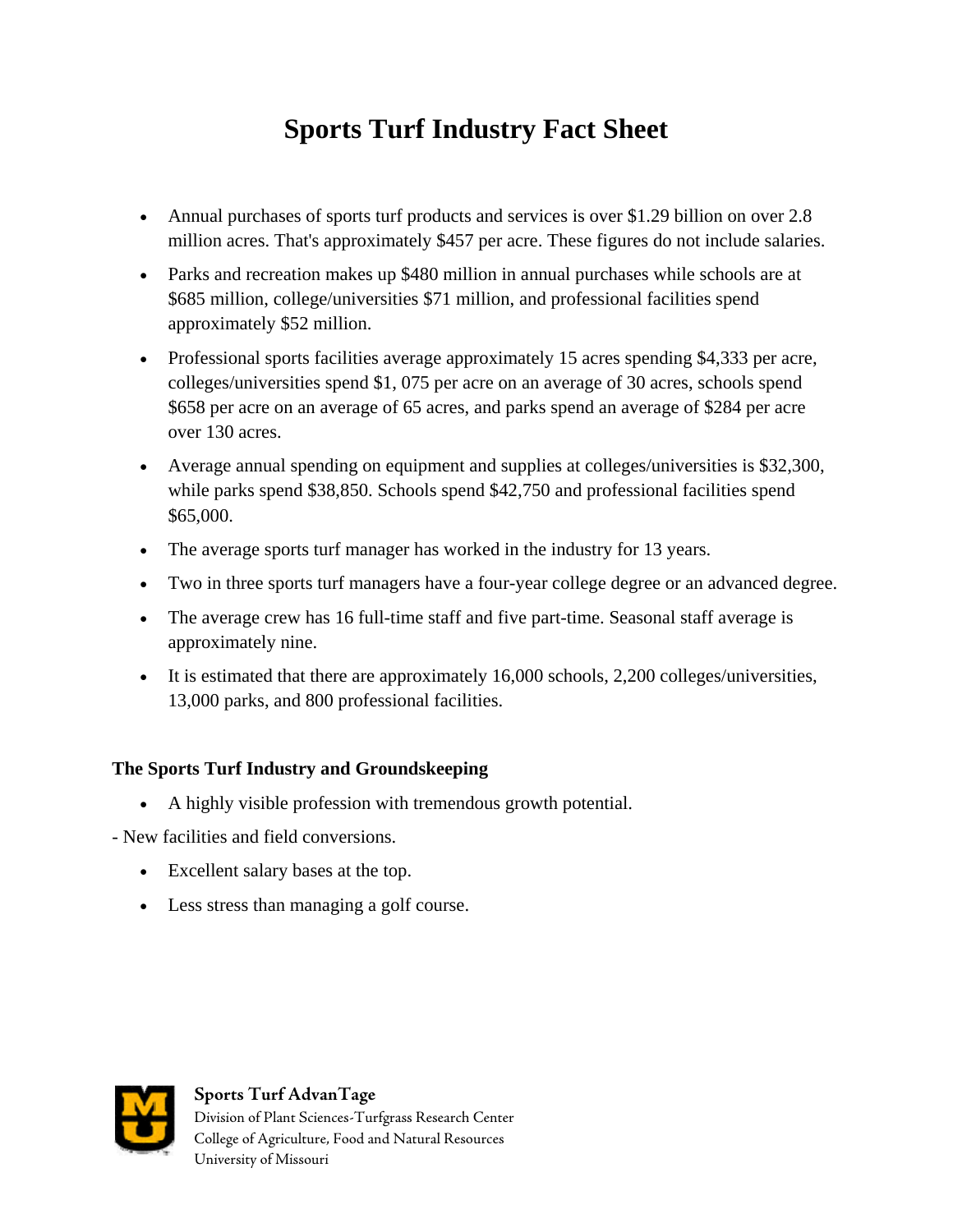## **Survey Results - Conducted within the Sports Turf Managers Association**

Sports Turf Staff:

- Average number of years in the profession was 13.
- Typical manager has been in his or her current position 7.5 years, while 38% had more than ten years tenure in their present position.
- NFL and MLB facilities have the smallest staffs, usually three or less permanent members. Whereas universities and municipal parks systems have an average of 7 to 11 on their turf maintenance staff.
- Seasonal fluctuations in the northern climates, there is often no seasonal changes in the southern latitudes.
- Only 20% of managers have a single field to maintain.
- Forty-two percent of managers maintain 5 to 10 fields.

Events per Facility:

- The number of events per sports complex reported ranged from a low of 8 where only a single football field was involved to >3,500 events where multiple use complexes involved youth and adults in all sports.
- Other events include band practice, concerts, drill teams, religious crusades, lacrosse, field hockey, and intra-mural activities.
- Greatest event: softball (avg.=151 per year), reported range 30 to 2,000.
- Soccer (avg.=125 per year), reported range 30 to 1,000.
- Baseball (avg.=112 per year), reported range  $-30$  to 1,000.
- Football (avg.=62 per year), reported range 6 to 500.
- Gives credence to sports managers identifying soil compaction as a major problem.

Root Zones:

- Cool-season bluegrass fields: 81% native soil, 19% sand based.
- Warm-season bermudagrass fields: 82% native soil, 18% sand based.
- Sports managers expressed a 3 to 1 preference for sand-based fields. The major reasons given 1) Greater resistance to compaction, 2) Better playability under wet conditions.
- Greater soil strength was cited as the most important advantage of native soil fields.
- Loss of nutrients to leaching was the major problem encountered with sand-based fields.



#### **Sports Turf AdvanTage**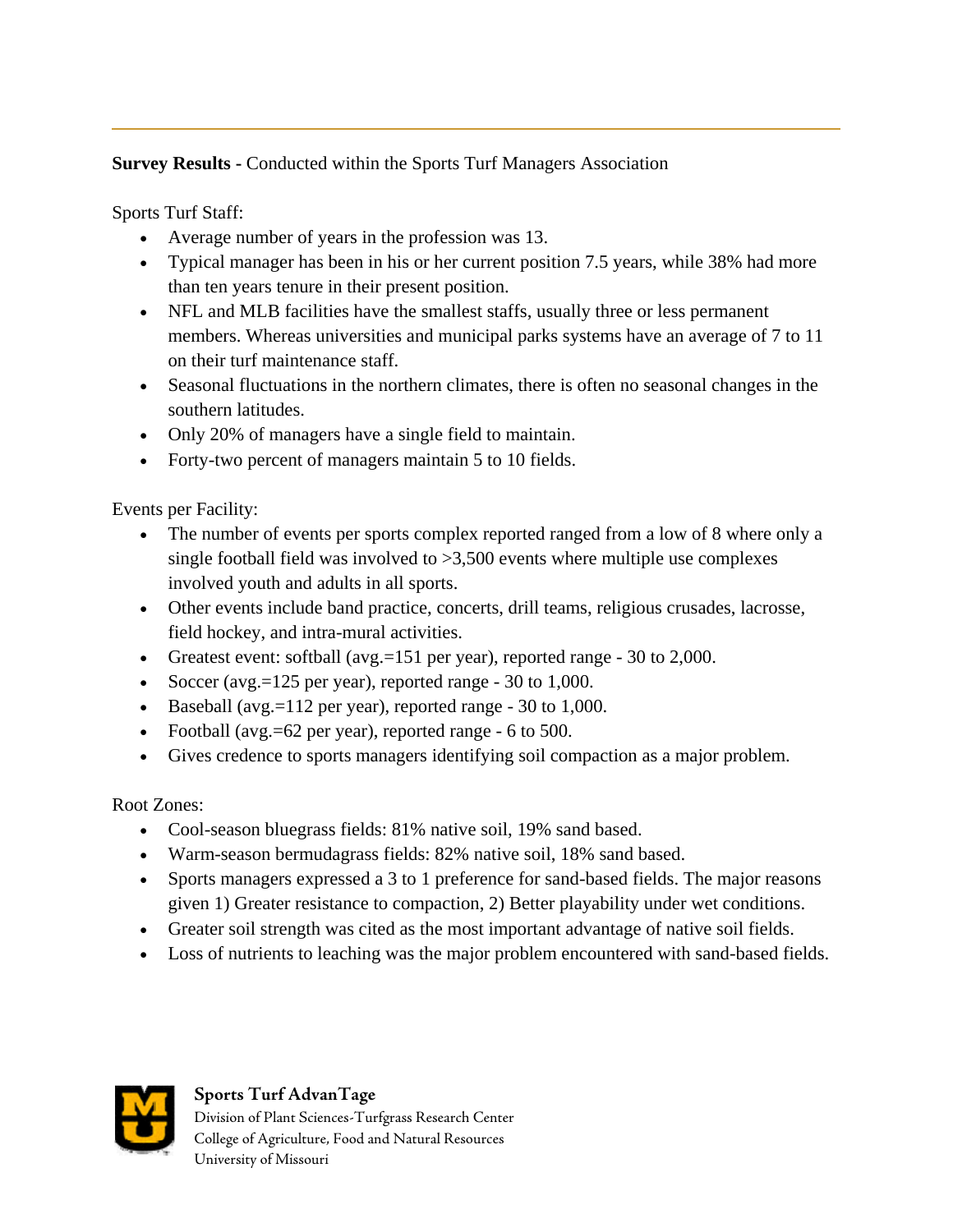Mowing:

- Frequent mowing is essential for healthy, dense turf because it reduces scalping, disease incidence, the need for sweeping and it improves field appearance.
- Of those surveyed, all mow more than once a week  $-2$  times (21%), 3 times (30%), 4 times (9%), and daily (40%).

Soil Testing:

- Annually  $(42\%)$ , 2 times annually  $(22\%)$ , 6 times annually  $(10\%)$ , 12 times annually (2%), bi-annually (22%), tri-annually (2%).
- More frequent soil testing was reported by managers who have sand-based fields.
- The use of tissue testing is a standard practice by 44% of survey respondents.

Fertilizers:

- All managers use more than one type of nitrogen fertilizers (soluble, slow-release, specialty, and natural organics).
- Sulfur-coated urea (SCU) was the most widely used slow release source due to acceptable performance and lower cost per unit.

Irrigation:

• Eighty percent of sports fields have pop-up sprinklers, 11% have water cannons, 7% have quick coupler, and 2% have travel or tow impact sprinklers.

Compliments and Criticism:

- The most compliments and criticism came from coaches.
- Players, press, parents, owners, and fans offer compliments from most to least.
- Press, owners, athletic directors, players, trainers, and self offer criticism from most to least.

Most Rewarding Aspects of Sports Turf Management:

- The opportunity to provide safe, quality turf.
- Appreciation by coaches, players, and fans.
- Having a plan come together.
- Seeing fields hold up to heavy traffic.
- Receiving compliments from opposing players and coaches.
- Being outdoors.



### **Sports Turf AdvanTage**